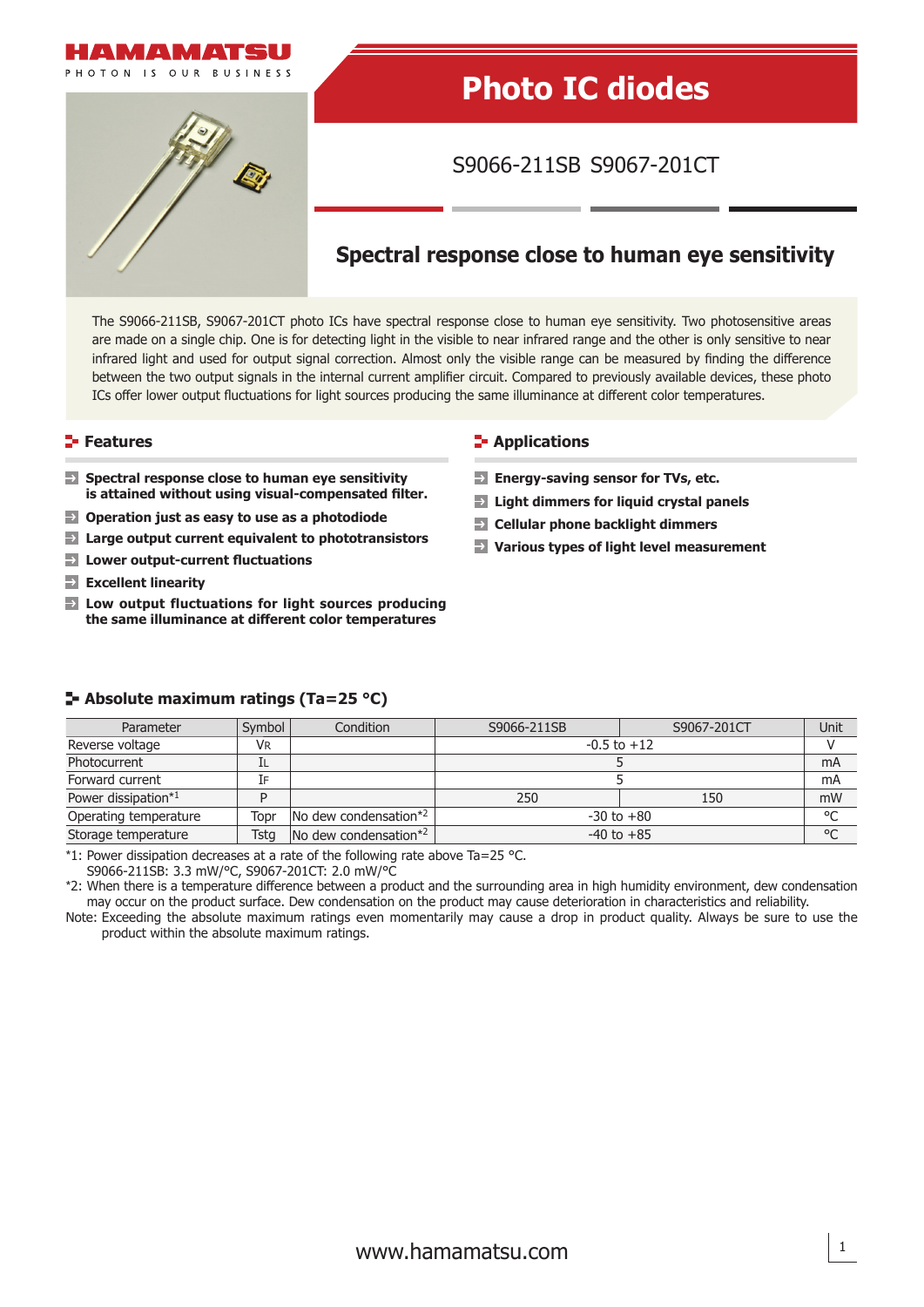# **Electrical and optical characteristics (Ta=25 °C)**

| Parameter                   | Symbol    | Condition                           | S9066-211SB |      |                          | S9067-201CT |      |      | Unit |
|-----------------------------|-----------|-------------------------------------|-------------|------|--------------------------|-------------|------|------|------|
|                             |           |                                     | Min.        | Typ. | Max.                     | Min.        | Typ. | Max. |      |
| Spectral response range     | $\Lambda$ |                                     | 300 to 820  |      | 300 to 820               |             | nm   |      |      |
| Peak sensitivity wavelength | λp        |                                     |             | 560  |                          |             | 560  |      | nm   |
| Dark current                | ΙD        | $V_{R=5} V$                         |             | 1.0  | 50                       |             | 1.0  | 50   | nA   |
| Photocurrent                | ΙL        | VR=5 V, 2856 K, 100 $lx$            | 0.19        |      | 0.35                     | 0.18        |      | 0.34 | mA   |
| Rise time*3                 | tr        | 10 to 90%, VR=7.5 V                 |             | 6.0  | $\overline{\phantom{a}}$ | -           | 6.0  |      | ms   |
| Fall time*3                 | tf        | $\vert$ RL=10 kΩ, $\lambda$ =560 nm |             | 2.5  |                          |             | 2.5  |      | ms   |

\*3: Rise/fall time measurement method





KPICC0041EB



## **Spectral response Photocurrent vs. illuminance**



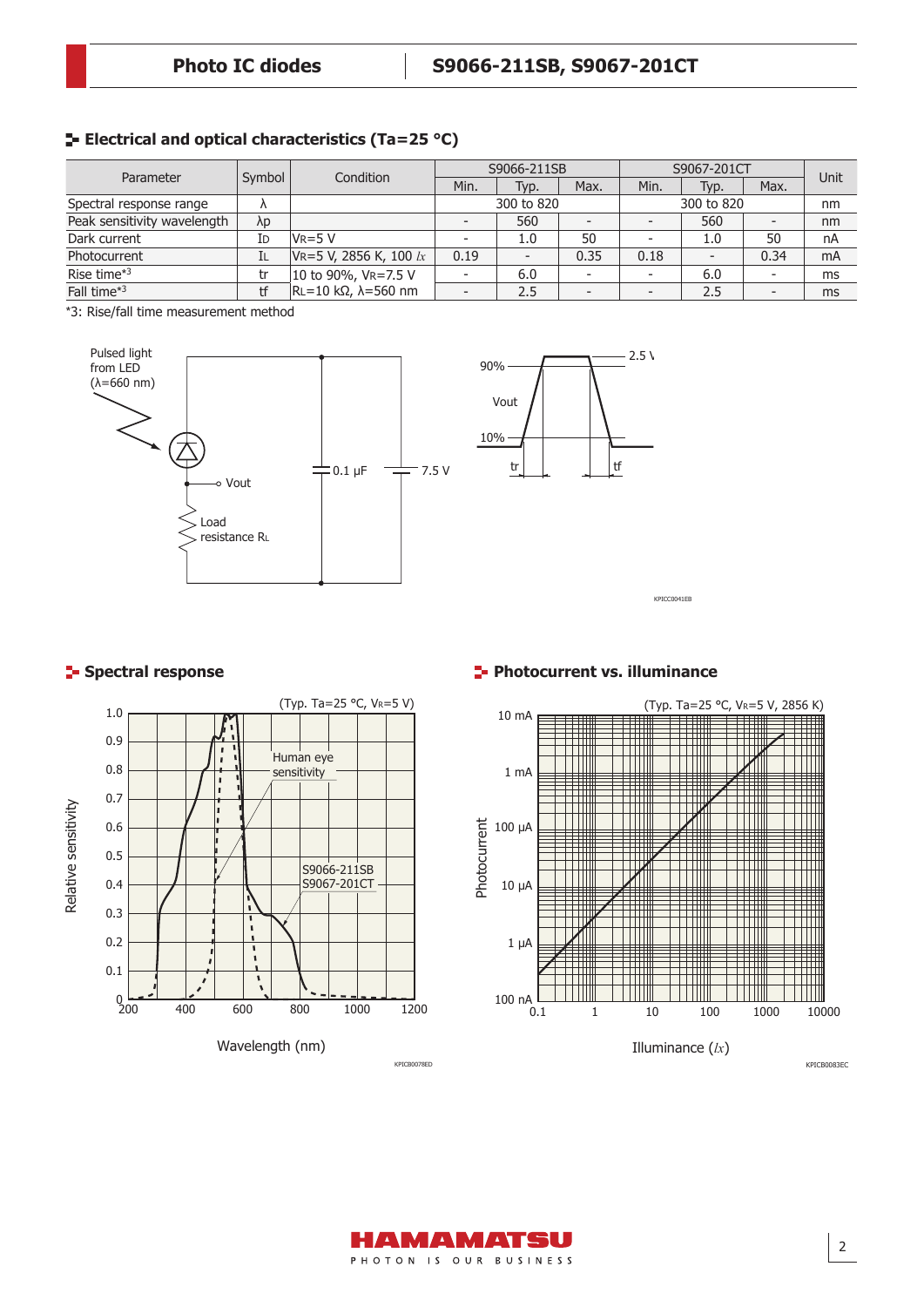

#### **P**- Dark current vs. ambient temperature



#### **Rise/fall times vs. load resistance**









\* At Ta=25 °C normalized to 1

KPICB0214EA

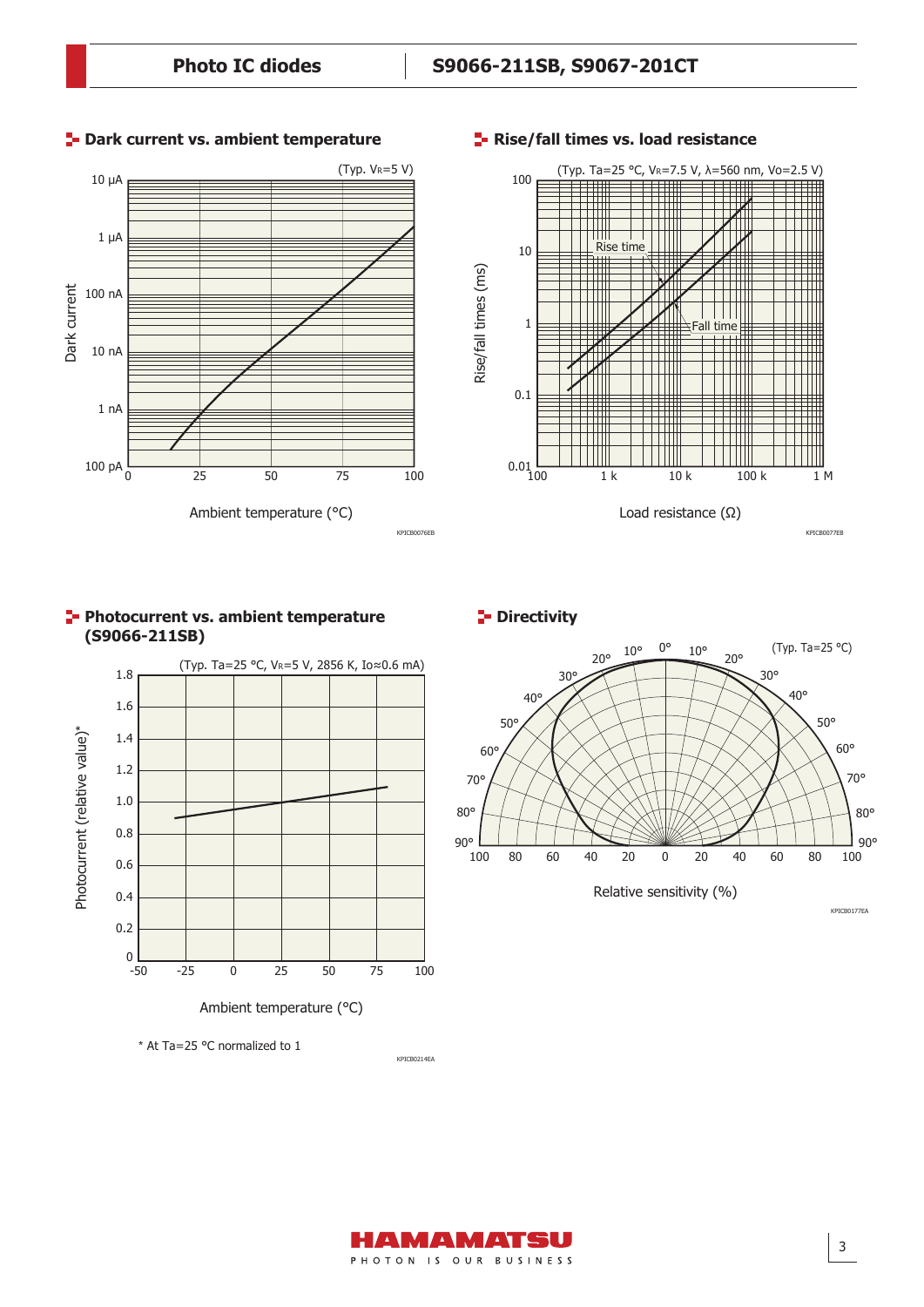# **P**-Operating circuit example



The photo IC diode must be reverse-biased so that a positive potential is applied to the cathode.

To eliminate high-frequency components, we recommend placing a load capacitance CL in parallel with load resistance RL as a low-pass .<br>filter.

Cutoff frequency (fc) 
$$
\approx \frac{1}{2\pi C L R L}
$$

KPICC0091EC

## **<sup>1</sup>** Dimensional outlines (unit: mm)

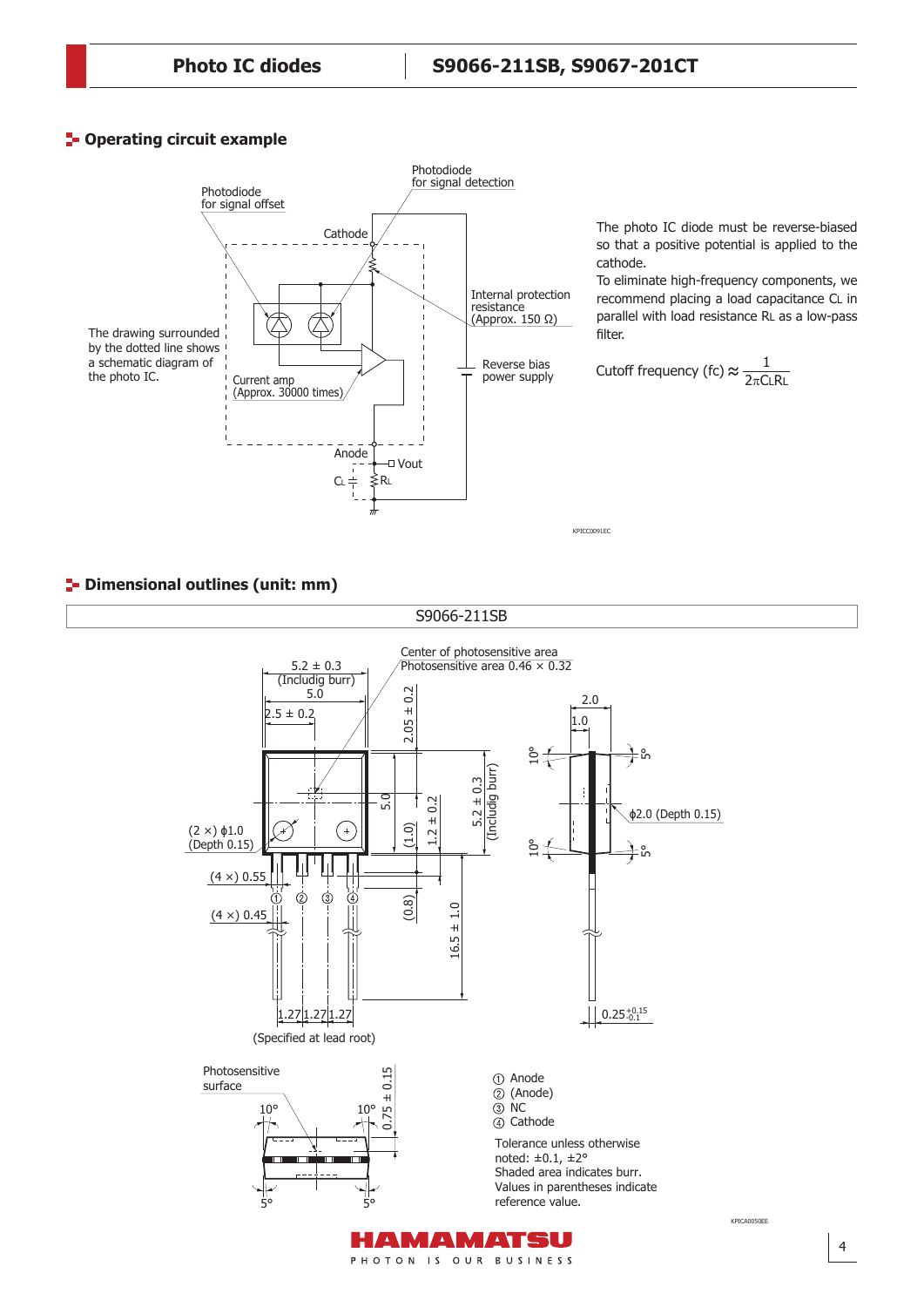

KPICA0051ED

# **Recommended land pattern (unit: mm, S9067-201CT)**



KPICC0222EA

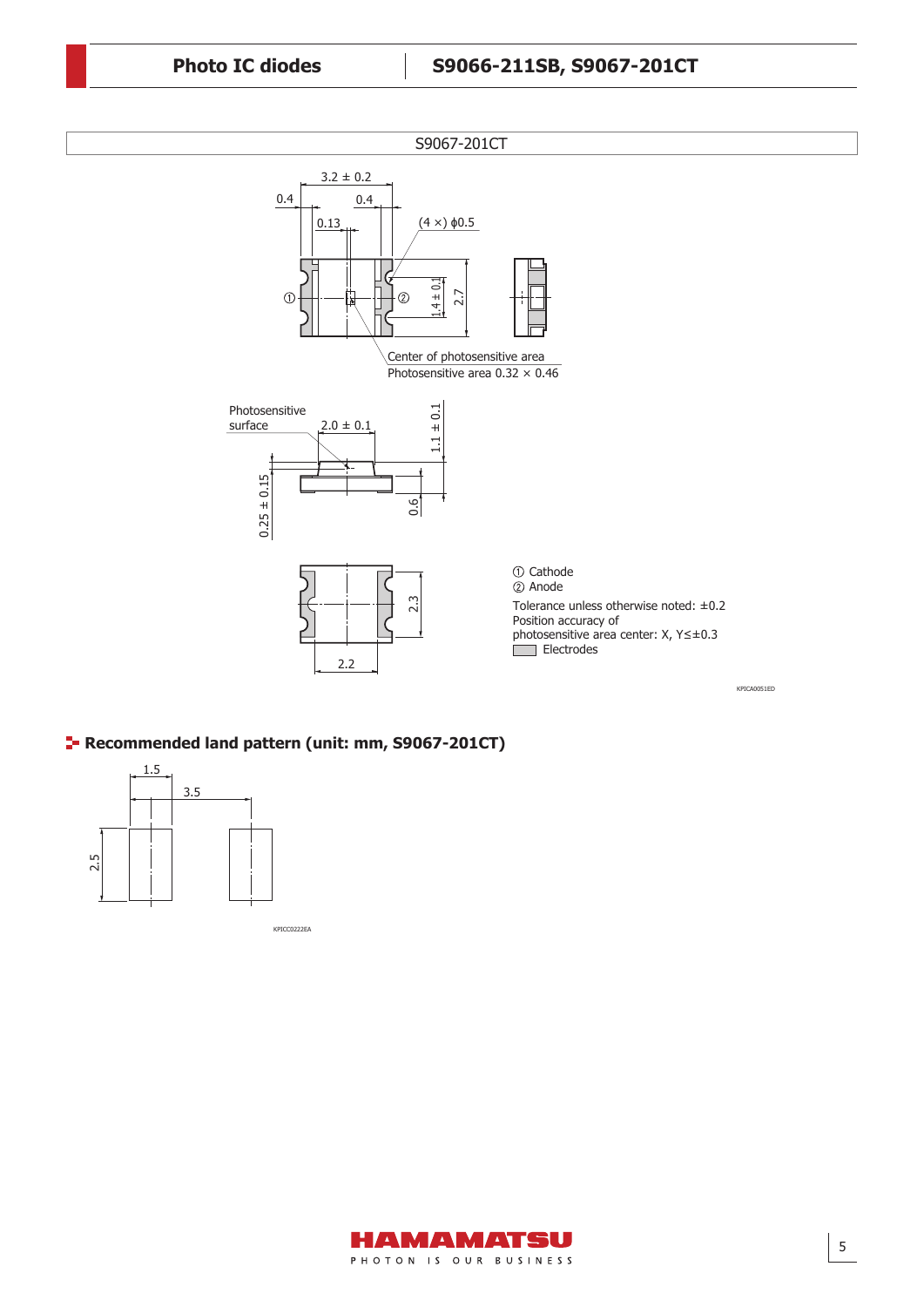# **F- Standard packing specifications (S9607-201CT)**

Reel (conforms to JEITA ET-7200)

| $\sim$<br>$\cup$ lm<br>isions | motor<br>nud<br>uidi lietei | width<br>laut | $- + - - - -$<br>a idi<br>ורי | ostatic<br>ાણાવા<br>15465 |
|-------------------------------|-----------------------------|---------------|-------------------------------|---------------------------|
| 70<br>mn                      | mm<br>bU                    | mm            | n,                            | statit.                   |

Embossed tape (unit: mm, material: PS, antistatic)



- **Packing quantity** 2000 pcs/reel
- Packing type

Reel and desiccant in moisture-proof packaging (vacuum-sealed)

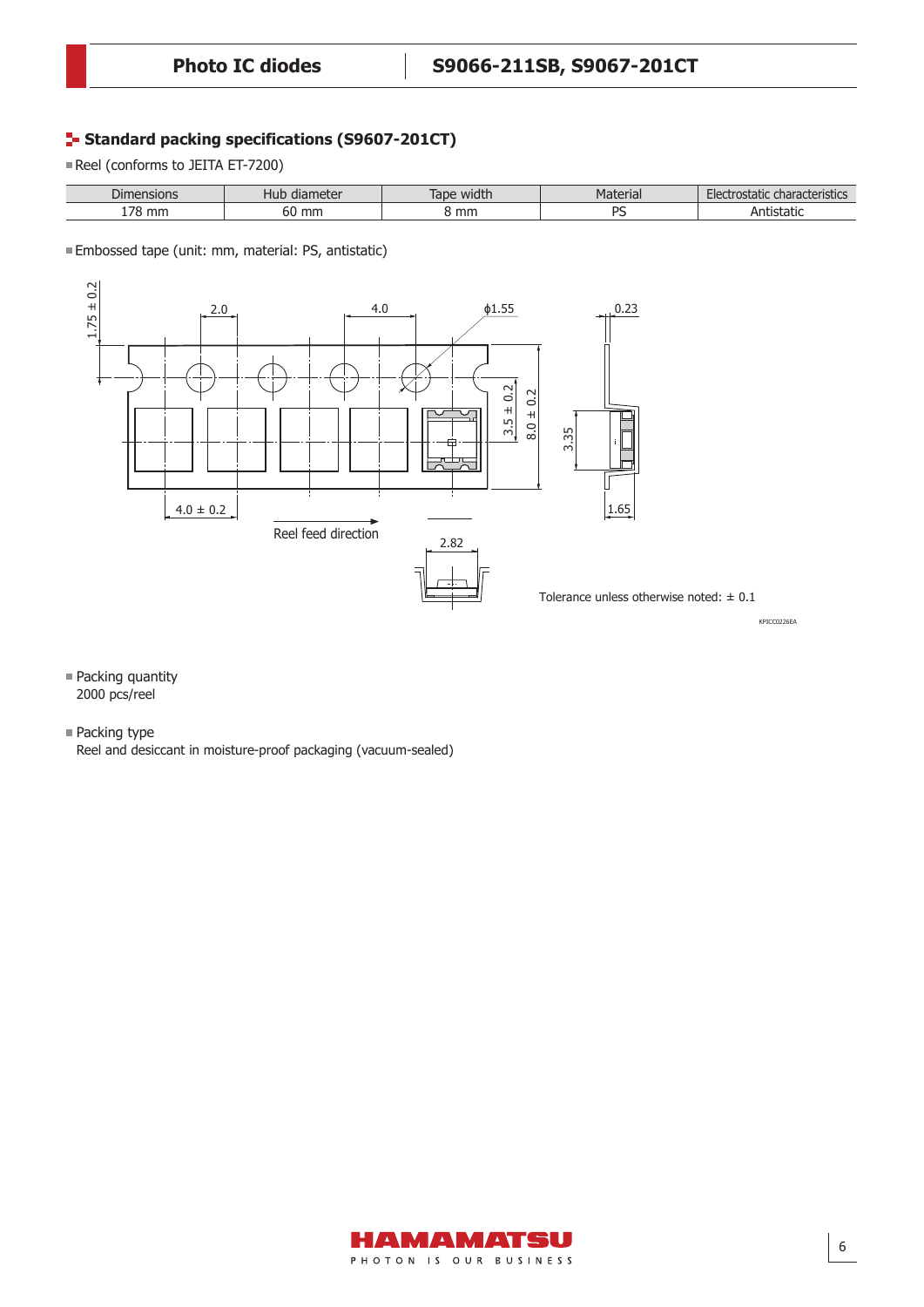

#### **Measured example of temperature profile with our hot-air reflow oven for product testing**



KPICB0172EA

∙ The S9607-201CT supports lead-free soldering. After unpacking, store it in an environment at a temperature of 30 °C or less and a humidity of 60% or less, and perform soldering within 24 hours.

∙ The effect that the product receives during reflow soldering varies depending on the circuit board and reflow oven that are used. Before actural reflow soldering, check for any problems by tesitng out the reflow soldering methods in advance.

## **Operating voltage, output characteristics**

Figure 2 shows the photocurrent vs. reverse voltage characteristics (light source: LED) for the measurement circuit example in Figure 1. The output curves are shown for illuminance levels. The output curves rise from a reverse voltage (rising voltage) of approximately 0.7  $V$  ( $\pm$ 10%).

To protect the photo IC diode from excessive current, a 150 Ω (±20%) protection resistor is inserted in the circuit. Reverse voltage VR when the photo IC diode is saturated is the sum of Vbe(ON) and the voltage drop across the protection resistor Rin [Equation (1)].

VR = Vbe(ON) + IL × Rin ............ (1)

The photodiode's reverse voltage (VR) is expressed by Equation (2) according to the voltage drop across the external resistor. This is indicated as load lines in Figure 2.

VR = Vcc - IL × RL ............ (2)

In Figure 2, the intersections between the output curves and the load lines are the saturation points. From these points, the maximum detectable light level can be specified. Since the maximum light level is determined by the supply voltage (Vcc) and load resistance (RL), adjust them according to the operating conditions.

Note: The temperature characteristics of Vbe(ON) is approximately -2 mV/°C, and that of the protection resistor is approximately  $0.1\%/°C.$ 

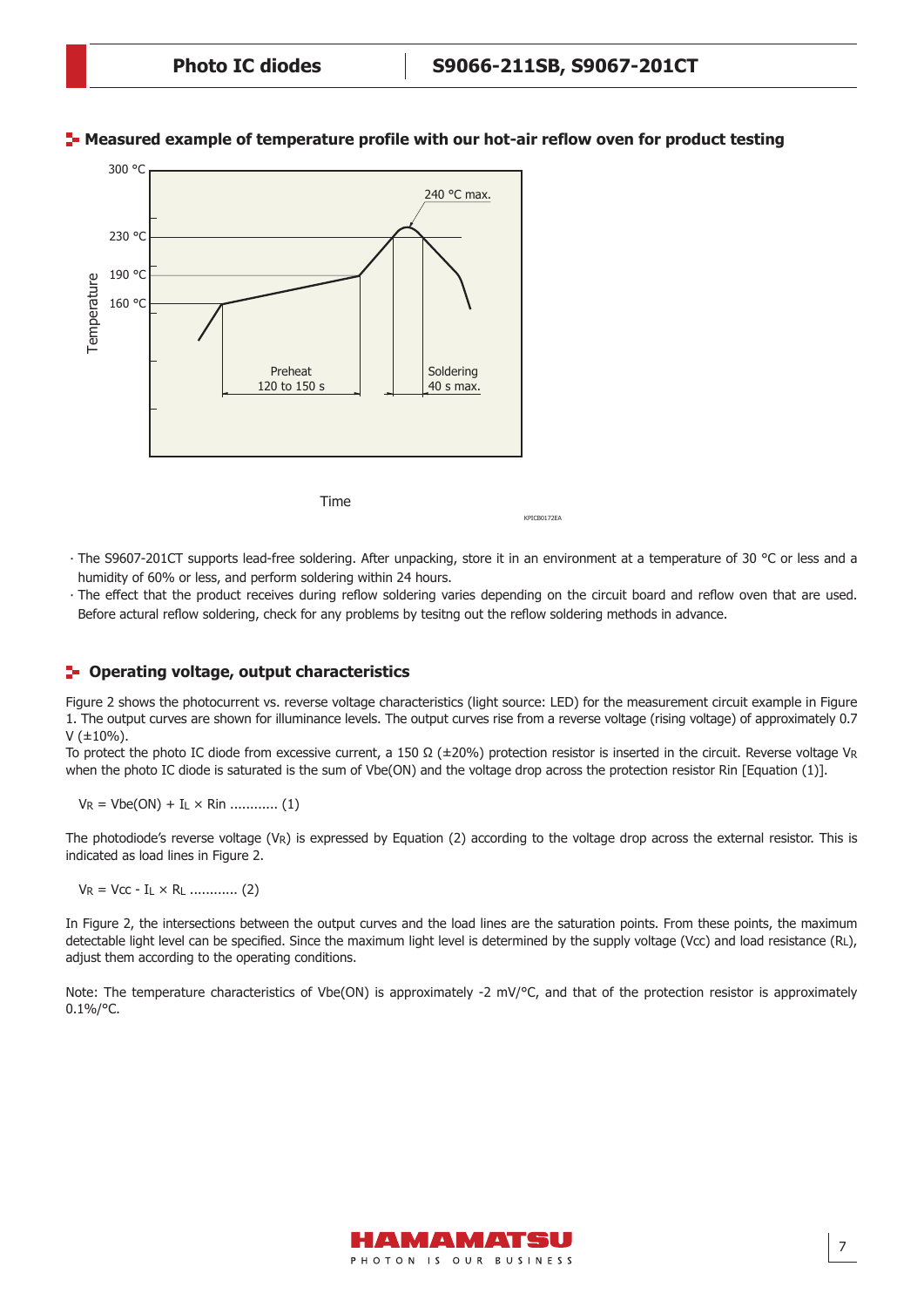[Figure 1] Measurement circuit example



[Figure 2] Photocurrent vs. reverse voltage